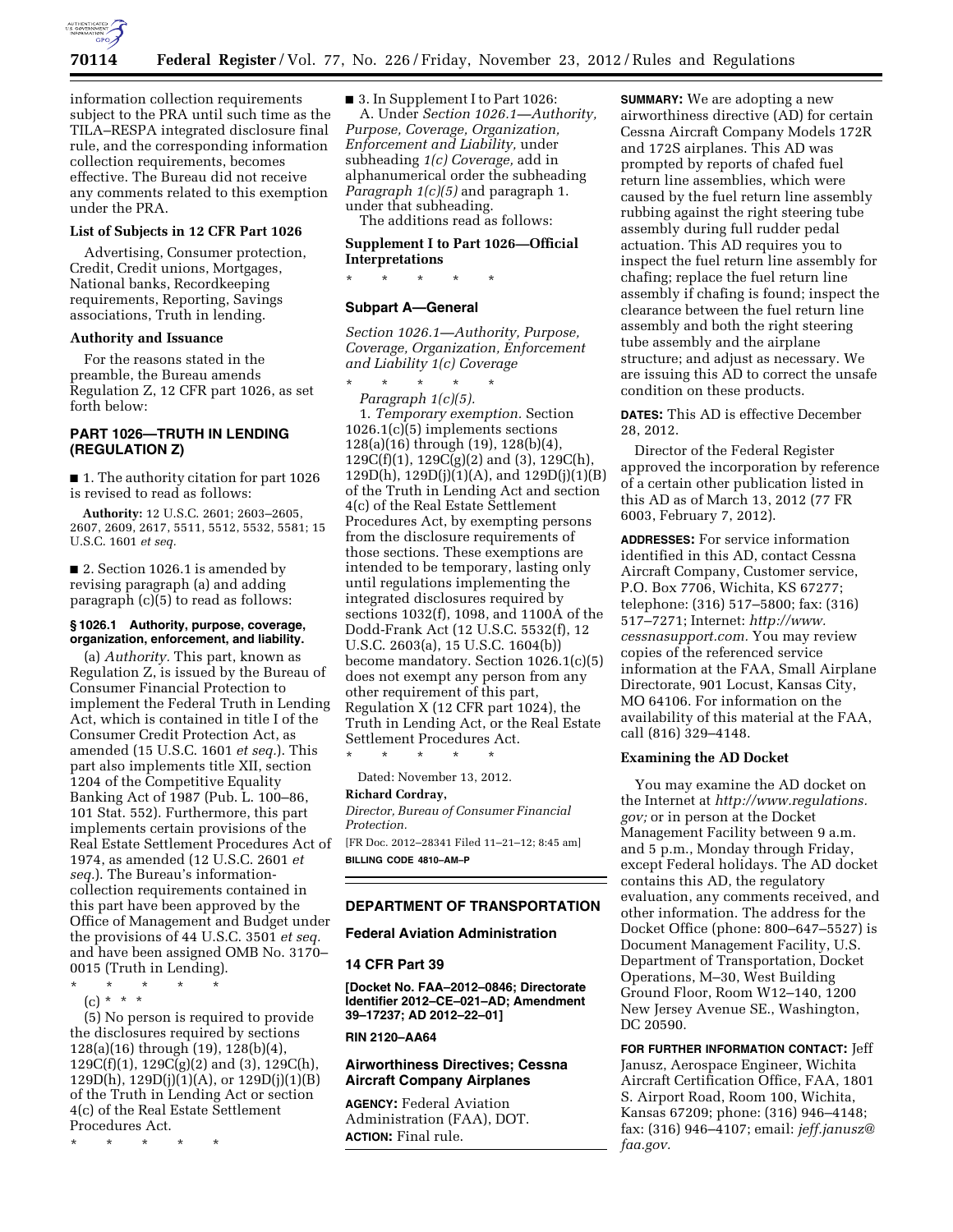# **SUPPLEMENTARY INFORMATION:**

## **Discussion**

We issued a notice of proposed rulemaking (NPRM) to amend 14 CFR part 39 to include an AD that would apply to the specified products. That NPRM published in the **Federal Register** on August 20, 2012 (77 FR 50054). That NPRM proposed to require you to inspect the fuel return line assembly for chafing; replace the fuel return line assembly if chafing is found; inspect the clearance between the fuel return line assembly and both the right

steering tube assembly and the airplane structure; and adjust as necessary.

#### **Comments**

We gave the public the opportunity to participate in developing this AD. We received no comments on the NPRM (77 FR 50054, August 20, 2012) or on the determination of the cost to the public.

### **Conclusion**

We reviewed the relevant data and determined that air safety and the public interest require adopting the AD as proposed except for minor editorial

changes. We have determined that these minor changes:

• Are consistent with the intent that was proposed in the NPRM (77 FR 50054, August 20, 2012) for correcting the unsafe condition; and

• Do not add any additional burden upon the public than was already proposed in the NPRM (77 FR 50054, August 20, 2012).

### **Costs of Compliance**

We estimate that this AD affects 55 airplanes of U.S. registry.

We estimate the following costs to comply with this AD:

# ESTIMATED COSTS

| Action                            | Labor cost | Parts cost | Cost per<br>product | Cost on U.S.<br>operators |
|-----------------------------------|------------|------------|---------------------|---------------------------|
| sembly for chafing and clearance. |            |            | \$85                | \$4.675                   |

We estimate the following costs to do any necessary replacements and adjustments that would be required

based on the results of the inspection. We have no way of determining the

number of aircraft that might need these replacements:

## ON-CONDITION COSTS

| Action                                                                                                                                                                                | Labor cost | Parts cost | Cost per<br>product |
|---------------------------------------------------------------------------------------------------------------------------------------------------------------------------------------|------------|------------|---------------------|
| Replacement of the fuel return line assembly and adjustment of the 1 work-hour $\times$ \$85 per hour = \$85<br>clearance between the fuel return line assembly and both the steering |            | \$123      | \$208               |
| tube assembly and the airplane structure.                                                                                                                                             |            |            |                     |

#### **Authority for This Rulemaking**

Title 49 of the United States Code specifies the FAA's authority to issue rules on aviation safety. Subtitle I, section 106, describes the authority of the FAA Administrator. Subtitle VII: Aviation Programs, describes in more detail the scope of the Agency's authority.

We are issuing this rulemaking under the authority described in Subtitle VII, Part A, Subpart III, Section 44701: ''General requirements.'' Under that section, Congress charges the FAA with promoting safe flight of civil aircraft in air commerce by prescribing regulations for practices, methods, and procedures the Administrator finds necessary for safety in air commerce. This regulation is within the scope of that authority because it addresses an unsafe condition that is likely to exist or develop on products identified in this rulemaking action.

### **Regulatory Findings**

This AD will not have federalism implications under Executive Order 13132. This AD will not have a

substantial direct effect on the States, on the relationship between the national government and the States, or on the distribution of power and responsibilities among the various levels of government.

For the reasons discussed above, I certify that this AD:

(1) Is not a ''significant regulatory action'' under Executive Order 12866,

(2) Is not a ''significant rule'' under DOT Regulatory Policies and Procedures (44 FR 11034, February 26, 1979),

(3) Will not affect intrastate aviation in Alaska, and

(4) Will not have a significant economic impact, positive or negative, on a substantial number of small entities under the criteria of the Regulatory Flexibility Act.

## **List of Subjects in 14 CFR Part 39**

Air transportation, Aircraft, Aviation safety, Incorporation by reference, Safety.

### **Adoption of the Amendment**

Accordingly, under the authority delegated to me by the Administrator, the FAA amends 14 CFR part 39 as follows:

## **PART 39—AIRWORTHINESS DIRECTIVES**

■ 1. The authority citation for part 39 continues to read as follows:

**Authority:** 49 U.S.C. 106(g), 40113, 44701.

## **§ 39.13 [Amended]**

■ 2. The FAA amends § 39.13 by adding the following new airworthiness directive (AD):

**2012–22–01 Cessna Aircraft Company:**  Amendment 39–17237; Docket No. FAA–2012–0846; Directorate Identifier 2012–CE–021–AD.

### **(a) Effective Date**

This AD is effective December 28, 2012.

#### **(b) Affected ADs**

None.

### **(c) Applicability**

This AD applies to the following Cessna Aircraft Company (Cessna) airplanes, certificated in any category:

(1) Model 172R, serial numbers (S/N) 17280001 through 17281187, that have